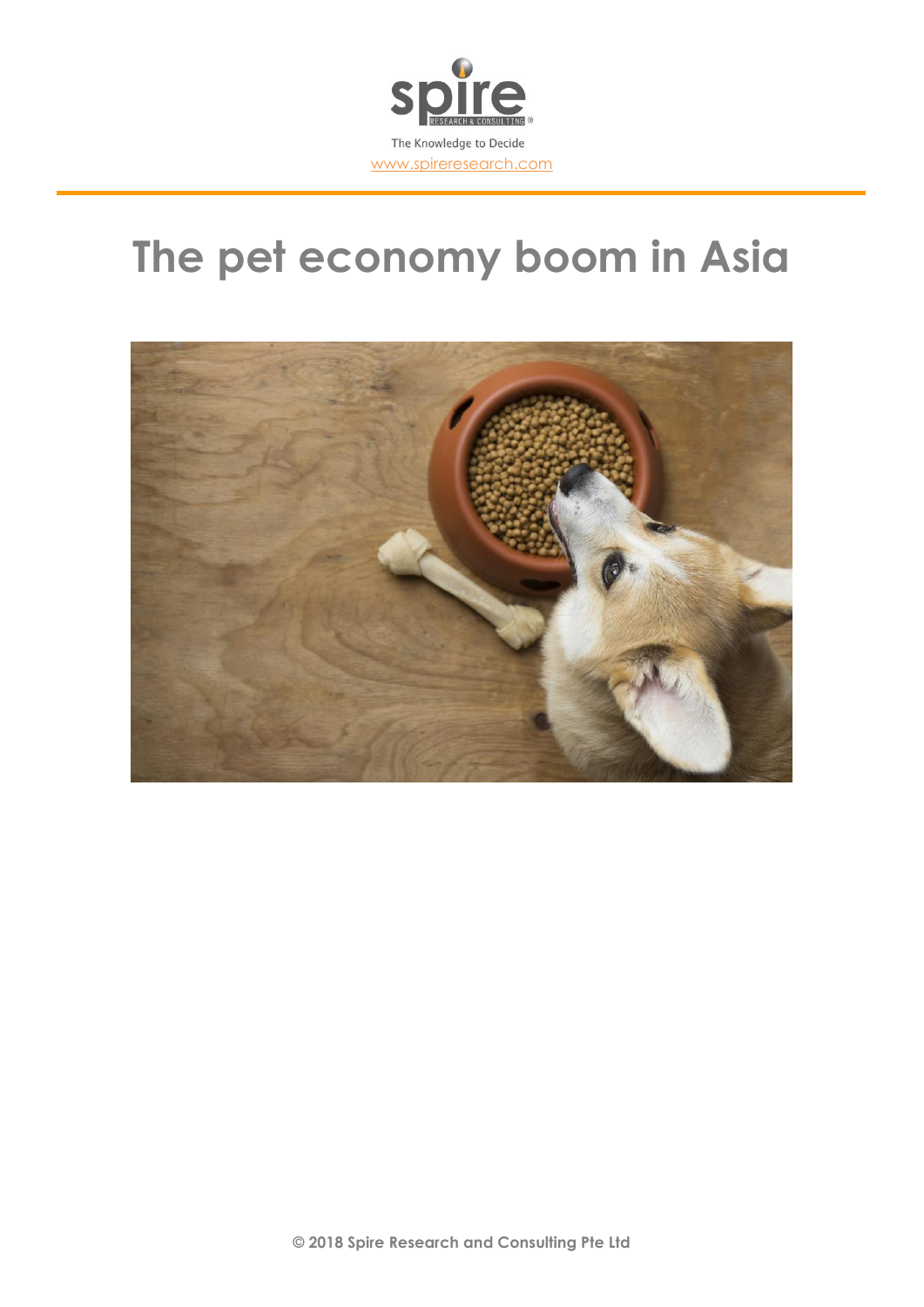# **The pet economy boom in Asia**

*With the increase in pet ownership, healthcare and spending, Asia's pet industry is expected to grow at 14.3 per cent annually from 2016 to 20211. Pet ownership as well as expenditure per pet is increasing. Will Asia become the next global hub for pet-related products and services?<sup>2</sup>*

# **The beginning of pet ownership**

Pets have been a part of human society for thousands of years. Cats and dogs were buried with humans. The ancient Romans also kept small toy dogs approximately 2,000 years ago3.

**As of 2016, the majority of households across the globe owned a pet.** As at 2016, the majority of households across the globe owned a pet. Dogs are officially man's best friend with one third of households world-

wide (on average) owning a dog.

Cats are not far behind, with one quarter of households (23 per cent) owning cats, making them the second most popular pet.<sup>4</sup>

# **Where do the market opportunities lie?**

The annual growth rate of the pet care industry in Asia between 2017- 2022 is expected to be 8 per cent, making this one of the few mass market industries seeing brisk growth<sup>5</sup>.

The factors that will drive pet care growth are:

#### $\bullet$ **Humanization of pets**

Pet owners are now increasingly treating their dogs, cats and even small mammals like family members<sup>6</sup>. Marketers are commercializing this trend into a vast range of goods and services. For example, the pet

<sup>4</sup> Man's best friend, global pet ownership and feeding trends, GfK UK Ltd, Pushan Tagore, 22 November 2016 <sup>5</sup> Asian trends in pet food and pet health, Euromonitor International, Emil Fazira,16 March 2017

<sup>6</sup> Pet humanization : The trend and its strategic impact on global pet care markets, Euromonitor International, October 2014



<sup>1</sup> Asia-Pacific Veterinary Healthcare Market - Trends & Forecasts (2017-2022), Mordor Intelligence, September 2017 <sup>2</sup> How Generational change boosts the roaring pet care market, Forbes Media LLC, Neil Howe, 20 June 2017

<sup>3</sup> Ask Smithsonian: When did people start keeping pets? Smithsonian Institution, Alicia Ault, 28 September 2016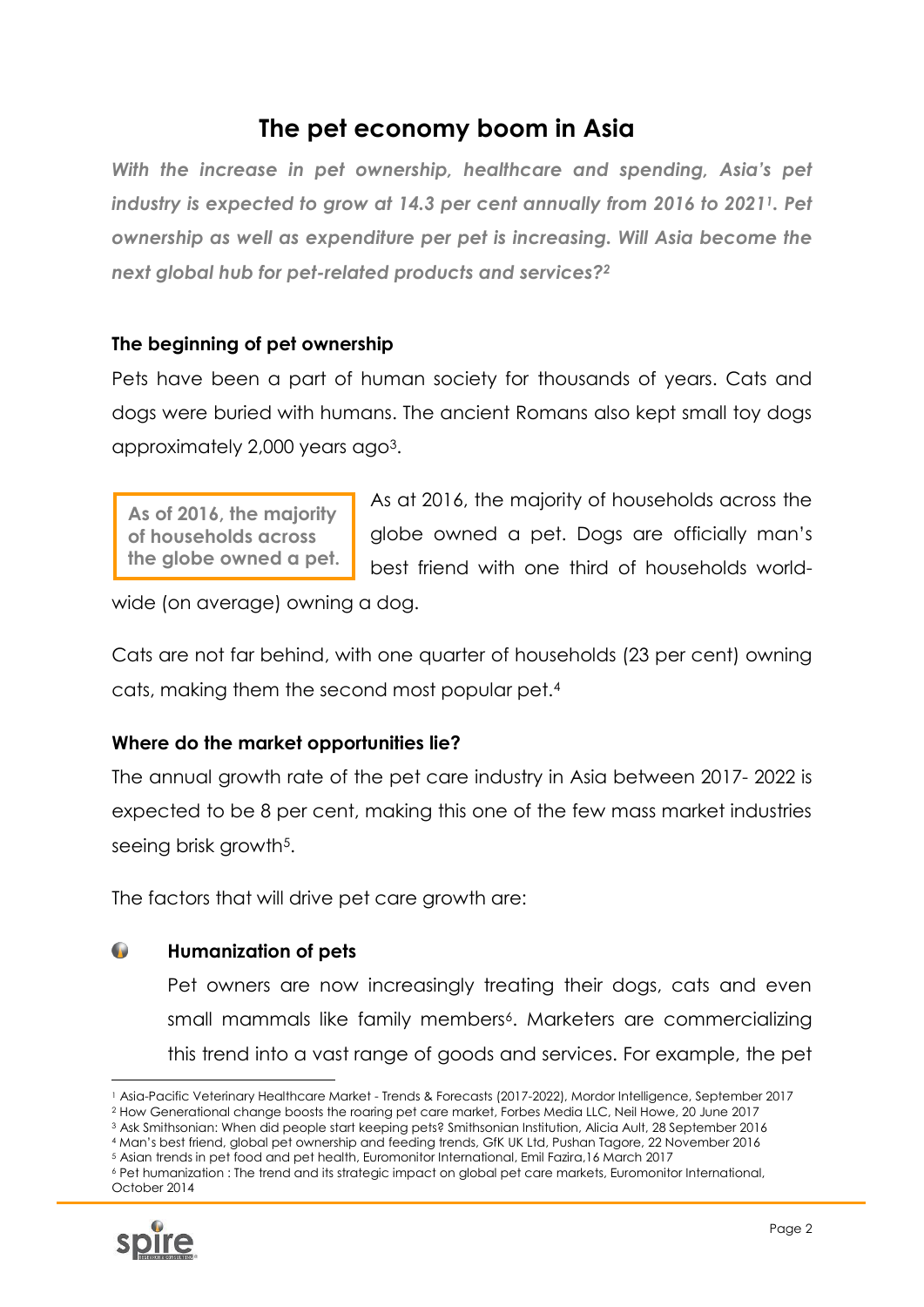food market is expected to reach USD10.7 billion by 2020<sup>7</sup> and is seeing ever more varieties by flavour, health-promoting level and food type.

#### $\bullet$ **Service sector growth**

Pets have moved from the basement to sharing the bed with their owners8. Pet care products and services catering to the wellness and health of pets continue to emerge<sup>9</sup>.

For instance, India's pet care market is expected to reach USD133 million by 2015, up from USD61.2 million in 2011. With rising pet ownership, consumers may also move up to premium services that are built on a better understanding of the needs of their pets<sup>10</sup>.

#### $\bullet$ **Business opportunities**

The pet care industry is benefiting from rapid urbanization and increasing tourism within Asia. 11

Cashing in on this opportunity, many pet-friendly hotels have emerged. The Four Seasons Hotel in Singapore – a luxury hotel – offers low rates for a pet friendly room for pets that weigh less than 7kgs <sup>12</sup>.

 $\bullet$ **Natural pet care products**

> A pet's longevity and quality of life depends on its food, supplements and grooming products. Owners have become more conscious about the health and well-being of their pets<sup>13</sup>.

> For instance, China's USD1.5 billion pet food market in 2007 included sales of natural products at 27 per cent. Only 2 to 4 per cent of Chinese

<sup>&</sup>lt;sup>13</sup> Natural Pet Products: More Than a Trend, BridgeTower Media, Colleen Murphy, 21 June 2017



<sup>1</sup> <sup>7</sup> Asia Pacific pet food market: Pet health awareness and changing lifestyle partner pamper players with growth, says TMR, Transparency Market Research, 28 February 2017

<sup>8</sup> Cramer names the 'humanization of pets' as the greatest investing theme in the market, CNBC LLC, Abigail Stevenson, 9 January 2017

<sup>9</sup> The rapid growth of the Indian pet care industry, Times Internet Limited, Tamanna Khare, 15 July 2016 <sup>10</sup> Ibid

<sup>11</sup> Pet care industry growing rapidly in Asia-Pacific, Euromonitor International, Wei Xuan Lee, Emil Fazira, Reema Bhagwan Jagtiani, 2 September 2016

<sup>&</sup>lt;sup>12</sup> Pet-friendly hotels in Singapore: Where to have staycation with your dogs and cats, Honeycombers Pte Ltd, Katie Boon, 23 June 2015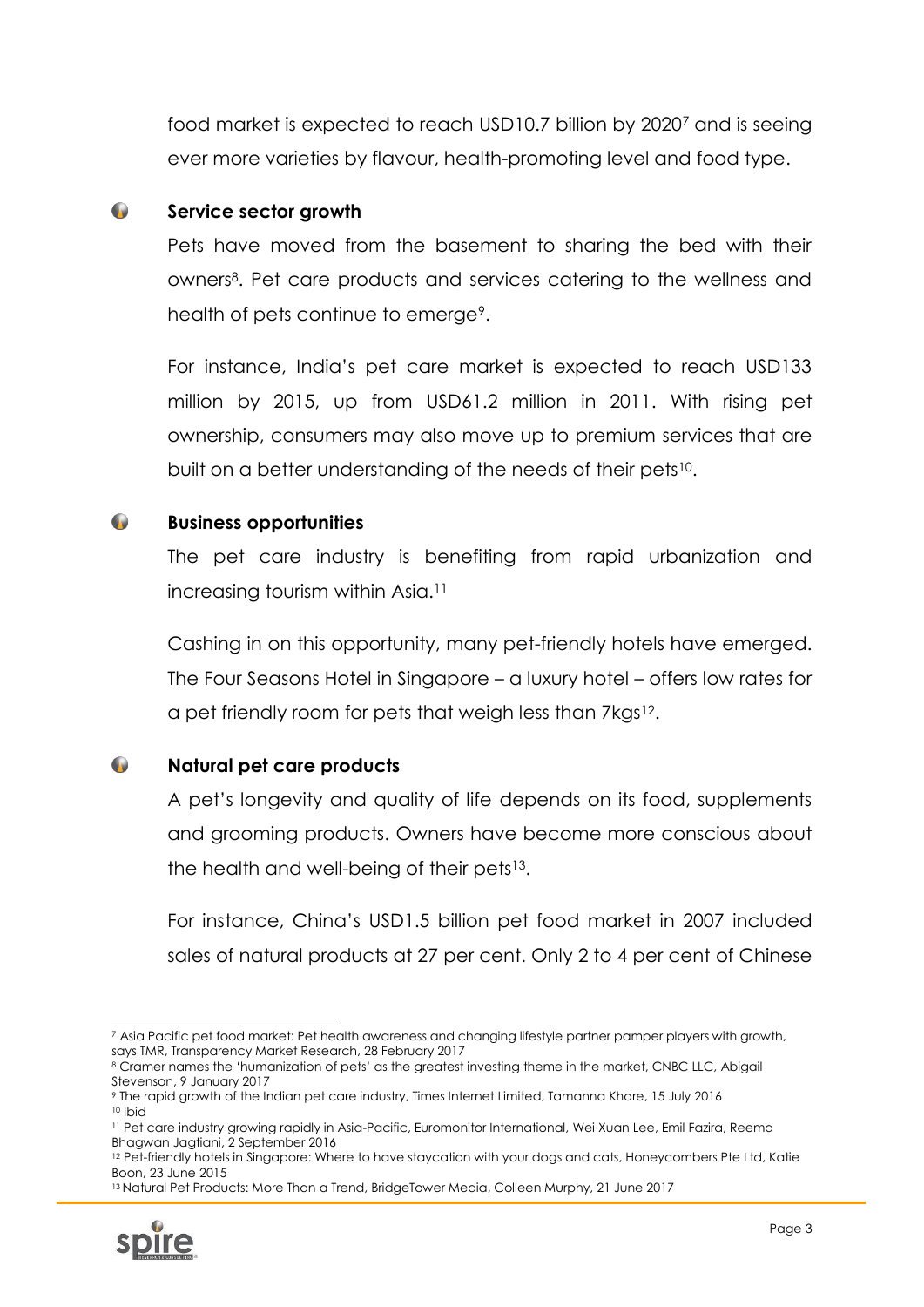households own pets in comparison to around 65 per cent in the U.S. – indicating a huge potential for growth in the China market<sup>14</sup>.

#### $\bullet$ **Pet e-commerce<sup>15</sup>**

Online retailing has gone mainstream in the pet food market. For instance, in South Korea 30 per cent of pet food revenue in 2016 was transacted online.

Asia's internet penetration continues to rise in emerging economies, while it is at or close to saturation in more developed countries. Smartphones are increasingly available globally, accounting for over one billion devices sold from 2014 to 2015.

# **Emerging markets in the Asia-Pacific<sup>16</sup>**

Changes in consumer lifestyles and rising disposable income are driving acceptance for pets and boosting the entire pet-related industry along the way.

A few emerging markets to watch out for are:

#### $\bullet$ **India**

The pet care industry is expected to grow at over 17 per cent during 2016-202117.

Every year, close to 600,000 pets (as of 2016) are adopted and the growing number of pets has given rise to various small and medium enterprises catering to pet care demand18.

<sup>18</sup> The rapid growth of the Indian pet care industry, Times Internet Limited, Tamanna Khare, 15 July 2016



<sup>14</sup> China pet food market growth driven by global trends, WATT Global Media, 28 August 2017

<sup>15</sup> Internet retailing goes mainstream in pet food, Euromonitor International, Damian Shore, 26 August 2016 <sup>16</sup> Pet care market: Southeast Asia industry analysis and opportunity assessment 2014-2020, Future Market Insights, Retrieved on 12 October 2017

<sup>17</sup> India pet care market growth of 17% CAGR by 2021 – Analysis, technologies & forecasts report 2016-2021, Business Wire, Inc., 20 September 2016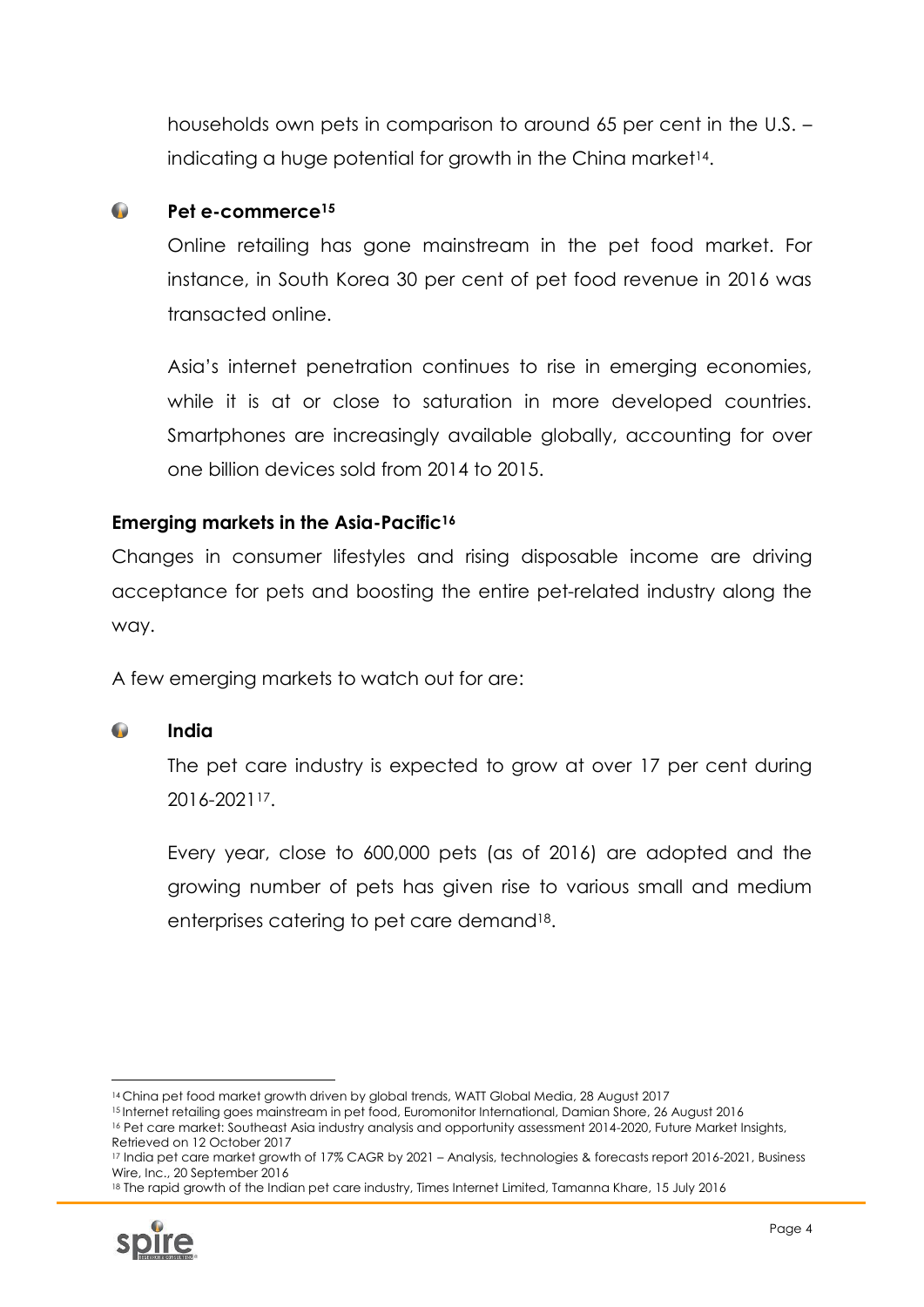#### $\mathbf{r}$ **China**

China's pet industry is booming. It is projected to grow by more than 50 per cent to USD2.6 billion by 2019. Furthermore, its pet care industry is outpacing that of the US market – the world's biggest – with a 4 per cent growth in 201519.

The pet food market accounts for 37 per cent of total industry revenue. Accessories account for 26 per cent, medicine accounts for 24 per cent and services are at 12 per cent of total industry revenues20.

#### $\bullet$ **Japan**

As improved healthcare and rising awareness of pets' nutritional requirements leads to longer pet life expectancy, consumers in Japan have shown a willingness to take on ownership <sup>21</sup> of new pets, particularly larger ones.

The pet food market recorded revenues of over USD4 billion in 2014 – with an expected growth rate of 1.1 per cent per year to reach USD4.3 billion by 2020<sup>22</sup>.

#### $\bullet$ **South Korea<sup>23</sup>**

The South Korean pet industry is forecasted to reach USD573 million in revenues by 2022. Although dog meat is traditionally a delicacy in Korea, public pressure on the Korean government forced a more petfriendly stance which has spurred more pet adoptions.

Online sales are driven by discounts and the hectic lifestyles of Koreans. The expected sale of pet food via the internet is around USD180 million in 2022.

<sup>23</sup> South Korea Pet Food Market-Growth, Trends and Forecast (2017-2022), Mordor Intelligence, September 2017



<sup>19</sup> China's economy is slowing, but their pet economy is booming, Forbes Media L.L.C., Marianna Cerini, 23 March 2016

<sup>20</sup> Pet lovers spending billions in China, Daxue Consulting China, Luca, 11 May 2017

<sup>21</sup> Pet Care in Japan, Euromonitor, July 2017

<sup>22</sup> Japan Pet Food Market-Growth, Trends and Forecast (2015-2020), Mordor Intelligence, August 2016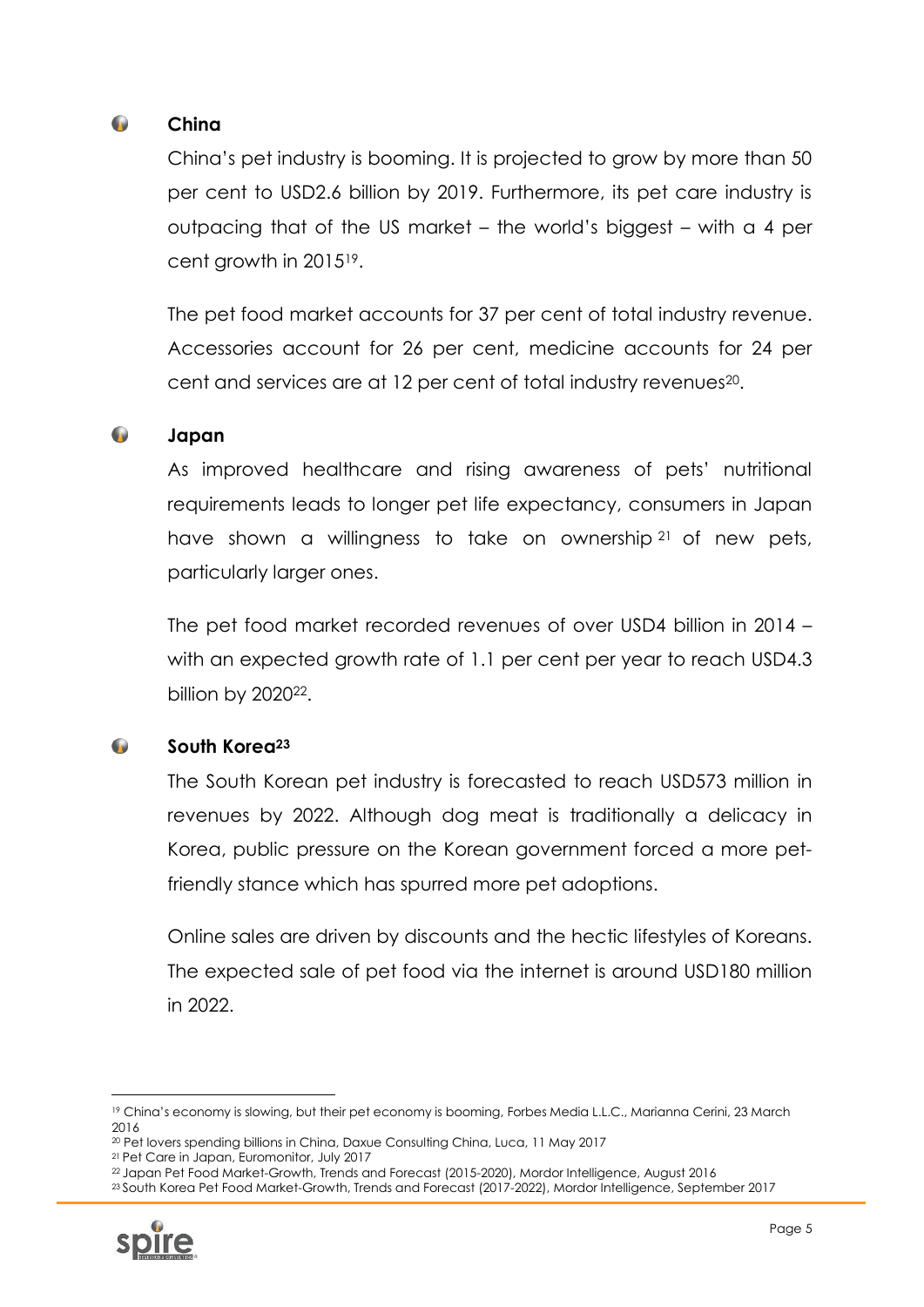# **Pet care industry challenges**

Asia's pet care industry is still not fully developed. What challenges and potential pitfalls should investors consider?

#### $\bullet$ **Online retailers<sup>24</sup>**

Both pet care and pet food sales growth is driven by e-commerce. The online shares of pet care sales vary in 2016 from a low 8 per cent in Western Europe to a high of 17 per cent in Asia. Nearly one-third of cat and dog food is bought online in East Asian markets like China and Korea in 2016. Despite the growth potential, many pet food companies have yet to put in place strong internet retailing strategy.

#### $\bullet$ **Dog meat**

Despite this food being taboo in Western countries, China still holds an annual dog-eating festival. More than 15,000 dogs are slaughtered every year – mostly strays or pets<sup>25</sup>.

In a recent landmark decision in April 2017, Taiwan became the first country in Asia to ban the consumption of cat and dog meat. Anyone who eats or purchases such meat may be fined up to USD8,200<sup>26</sup>.

# **Future prospects**

**Latin America still has the highest percentage of pet ownership, at 80 per cent of households in comparison to 65 per cent in the USA. But Asian countries are catching up.**

Latin America still has the highest percentage of pet ownership, at 80 per cent of households in comparison to 65 per cent in the USA. But Asian countries are catching up. In India, for example, 600,000 pets are adopted each year27.

<sup>27</sup> Pet food market trends and analysis, Market Data Forecast, Thirupathi Borlakunta, 8 June 2017



<sup>24</sup> Pet food, pet care to keep growing, driven by ecommerce, WATT Global Media, Debbie Phillips-Donaldson, 1 June 2017

<sup>25</sup> China's growing market in dog meat, The Economist Newspaper Limited, 6 July 2017

<sup>26</sup> Eating dogs banned in Taiwan – A first in Asia, National Geographic Partners, LLC., Natasha Daly, 12 April 2017